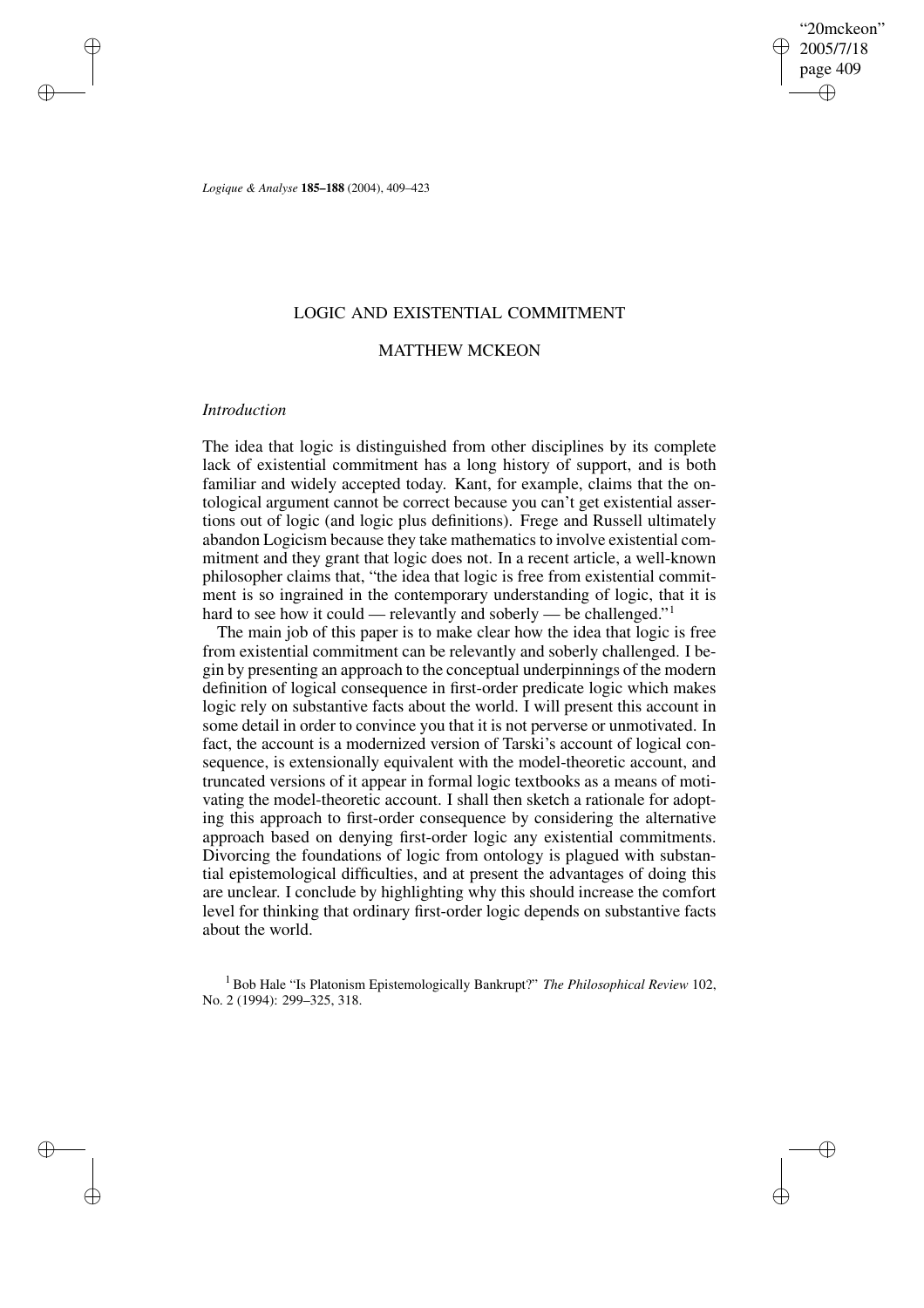### "20mckeon" 2005/7/18 page 410 ✐ ✐

✐

✐

#### 410 MATTHEW MCKEON

✐

✐

✐

✐

# *The Possible Meaning Account of Logical Consequence in First-Order Logic*

The conclusion of an argument is a logical consequence of its premises (or, equivalently the argument is valid) if and only if it is impossible for the conclusion to be false while all the premises are true. To understand logical consequence we must understand how it is possible for sentences to have truth values other than the ones they actually have. If the conclusion of an invalid argument is *Bill Clinton is a human* we must think that this sentence could (logically) be false. How could *Bill Clinton is a human* be false? Since truth depends both on the use of words and the way the world is, there are two ways of understanding possible truth and falsity

We can say that *Bill married Hillary* could be false and *Bill married Maureen* true if the words *Bill*, *Hillary*, *Maureen*, and *married* are used ordinarily but the world were different (imagine that Bill met Ronald Reagan's daughter at a party while Bill was at Yale, fell in love, and married her.) Alternatively, *Bill married Hillary* could be false and *Bill married Maureen* true if the world is as it is but the words *Bill*, *Hillary*, *Maureen*, and *married* were used differently (imagine that *Bill* and *Hillary* refer to 1, *Maureen* to 2, and *married* to the less than relation.)

This second way of changing a sentence's truth value leads to what might be termed the possible meaning  $(PM)$  account of logical consequence: the conclusion of an argument is a logical consequence of its premises iff there is no possible use or meaning of its constituent non-logical elements under which the premises are true and the conclusion is false.<sup>2</sup> To establish the invalidity of an argument whose conclusion is *Bill Clinton is a human* we are not required to search out possible worlds where this is false (arguably such a world cannot be found), but merely appeal to, say, the fact that *Bill Clinton* could be used to refer to the number six, and *is a human* could be used to mean *is a prime number*. This is significant because it is easier to say what uses are possible for terms than it is to say what worlds are possible.

Possible uses for terms are not all that strange. The connection between a word and its ordinary use, is, after all, a matter of convention: *married* didn't have to mean married. And many words have more than one use that is possible relative to the conventions of English. For example, indexicals like *you* and *here* change their referent with the occasion of use; there are many people named *Bill*; *married* can mean *was married to* or *performed the marriage of*, and restrictions on the domains of quantifiers (like *Everybody*)

 $2$  While this approach to logical consequence has certain affinities to what is referred to in the literature as interpretational semantics, popularized in J. Etchemendy, *The Concept of Logical Consequence*, (Stanford: CSLI Publications, 1999), Ch. 4, my source for the basic ideas behind this account is S. Lehmann "Slightly Non-Standard Logic" *Logique et Analyse* 92 (1980), pp. 379–392.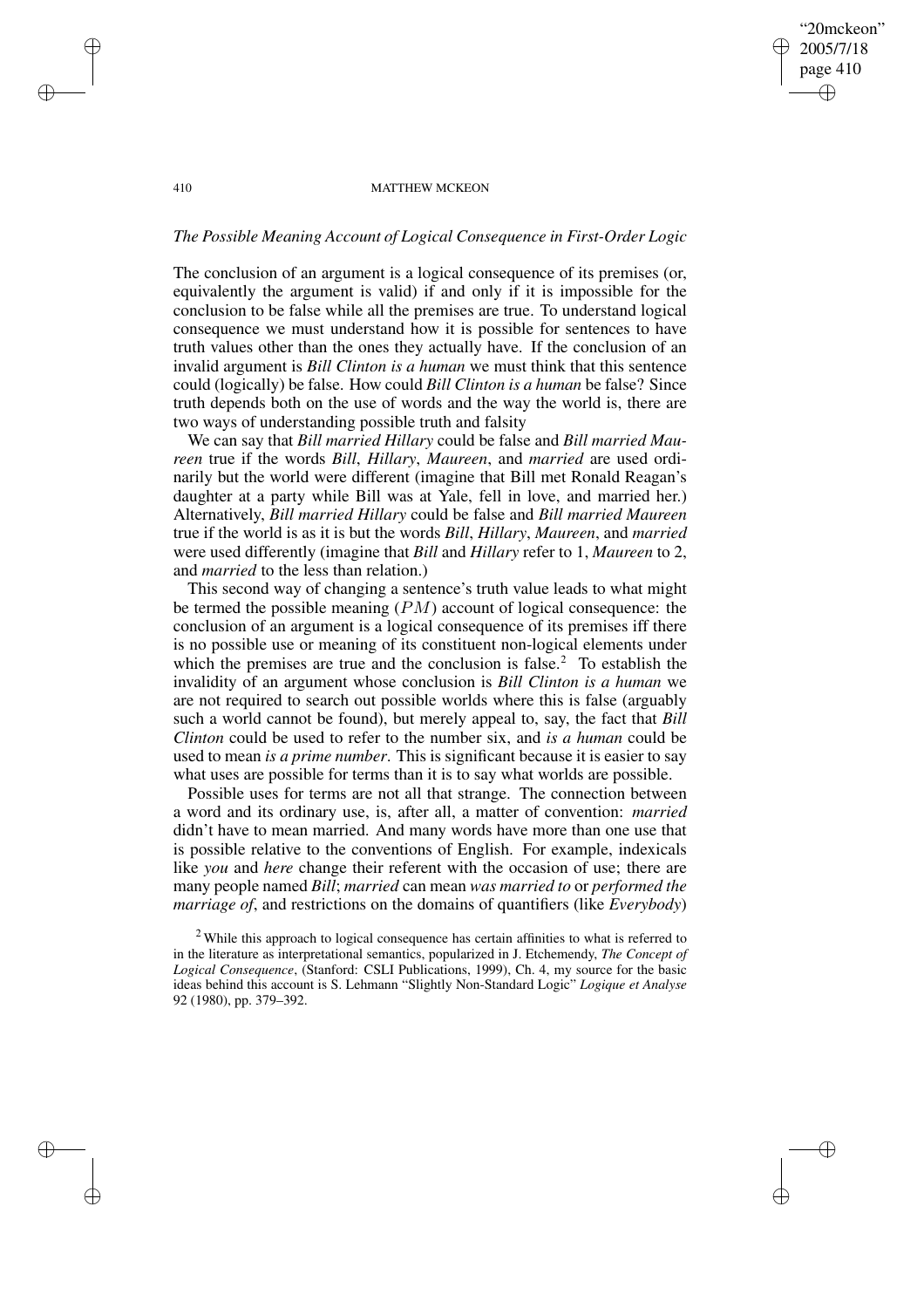✐

✐

✐

✐

are determined contextually from one use to another. Think of the different ways *everybody* can be used in the sentence *everybody is looking for you*.

If there were no constraints on possible use (and the meanings of logical terms could change), then every argument would be invalid. Hence, the need to develop some constraints. Consider how we discover the truth values of sentences in which words are used normally. To know the truth value of, say, *Bill married Hillary*, we must know (1) that *Bill married Hillary* is true iff the individual named by *Bill* stands in the relation named by *married* to the individual named by *Hillary*, and (2) what these individuals and relations are.

Knowledge of type (1) is structural knowledge, i.e. we process it as a relational sentence where the proper nouns refer to individuals and 'married' to a relation between individuals. To obtain knowledge of type (2), we appeal to the conventions of English and to context to supply the individuals and the relation. The conventions of English narrow the possible relations to just a few (look up *marry* in the dictionary); we also know that *Bill* is used to refer to males and *Hillary* to females. Context then filters out all but one pair of individuals (or so we hope).

So, the syntactic classification of an expression fixes a broad range of possible uses for it due to the fact that syntactic elements have more or less well-defined semantic roles. A name like *Bill* is broadly used to refer to objects, and the relational predicate *married* is broadly used to refer to a relation between objects. This range is narrowed by the specific conventions of English and dictionary definitions. Formal logic takes the syntactic classification of an expression to be basic in characterizing its possible uses. In other words: the range of possible uses for an expression will be fixed solely by its syntactic classification; as such, these uses will go far beyond what is possible according to the conventions of English; e.g., *Bill* could refer to 1 and *married* to the *less-than* relation.

Moving from expressions to sentences, formal logic also takes structural constraints as basic in characterizing possible uses for sentences. We imagine that a sentence has a structure, as this is determined by the logical constants that appear, if any, and the pattern of the remaining non-logical elements. The structure of a sentence determines how its unstructured parts (or elements) may be used in relation to one another and how the truth or falsity of the sentence depends upon such a coordinated use of elements. A possible use will be any coordinated use of the elements of a sentence consistent with its structure. For example, taking 'and' to be the logical constant in *Bill is a human and Bill married Hillary* determines that it is only true on possible uses for *Bill is a human* and *Bill married Hillary* according to which they both are true. A possible use for a sentence will be any coordinated use of its non-logical elements consistent with its logical structure. Hence, there is no possible use for *Bill is a human and Bill married Hillary* which treats

"20mckeon" 2005/7/18 page 411

✐

✐

✐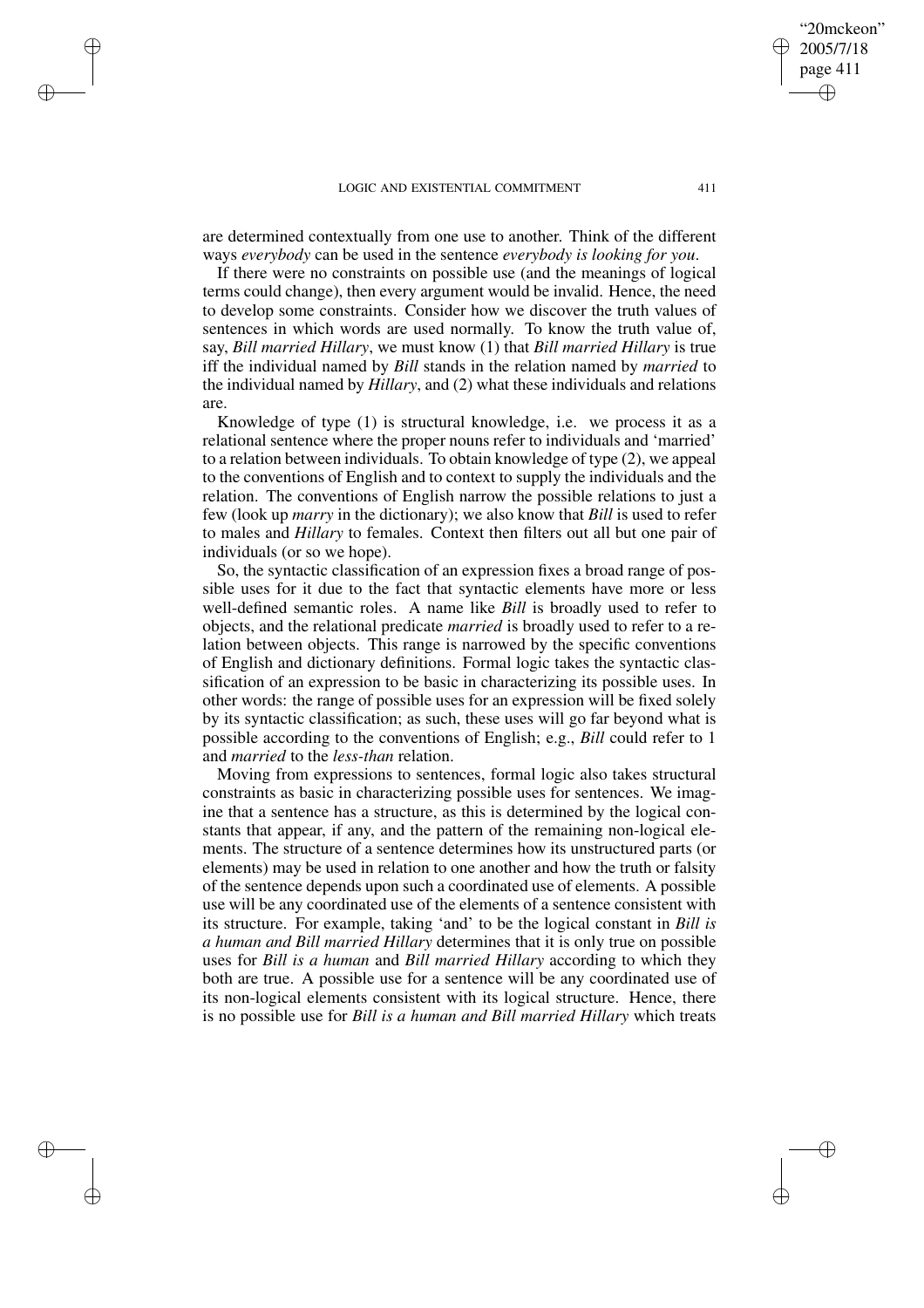"20mckeon" 2005/7/18 page 412 ✐ ✐

✐

✐

#### 412 MATTHEW MCKEON

'and' as an *or*, because such a use ignores the sentence's logical structure and allows uses for the sentence according to which it is true when, say, *Bill married Hillary* is false. This is inconsistent with the fact that *Bill is a human and Bill married Hillary* has a conjunctive form.

In terms of such a picture, an argument is valid if there is no possible use of the non-logical elements in the sentences of which it is comprised for which, in accordance with their structure, the premises are true and the conclusion is false. In order to ascertain whether a given argument is PM-valid, analyze the constituent sentences down to their elements and then ask whether there is any use of these elements according to which the premises are true and the conclusion false. If so, then the argument is invalid, the use constituting a counterexample in which the premises are true and the conclusion false. If not, the argument is valid. Obviously, this makes validity relative to the structures we are prepared to see in sentences. Hence the need to develop a catalog of the types of structures we're prepared to see in English sentences (e.g., truth-functional, subject-predicate, identity, descriptive, and quantificational structures). In first-order logic, the logical structure of a sentence is its composition out of the classical logical constants and the pattern of its non-logical elements. Sentences from a standard first-order language represent the logical structures (or logical forms) of corresponding ordinary language sentences. The analog of the notion of a possible use of elementary English expressions is an interpretation of a formal language.

In practice, the determination of PM-validity boils down to the semantic procedure found in most elementary logic textbooks. For example, consider argument A.

*George W. Bush is a Democrat or Al Gore is a Republican. Al Gore is a Republican So, George W. Bush is not a Democrat*

A is invalid. How can we establish the possibility of true premises and a false conclusion? Well, we first analyze the constituent sentences into elements whose use determines (via definite semantic rules) the truth or falsity of the sentences. Then we identify a possible use of these elements which renders the premises true and the conclusion false.

Taking *or* and *not* to be the only logical constants in the argument, the non-logical elements are: *George W. Bush*, *Al Gore*, *is a Democrat*, and *is a Republican*. Since the argument is invalid, there should be possible uses of the proper nouns and predicate phrases which render the premises true and the conclusion false. On the proposed reading of "possible", such uses are given merely by associating any object with each proper noun and any property with each predicate phrase. Let the proper nouns retain their

✐

✐

✐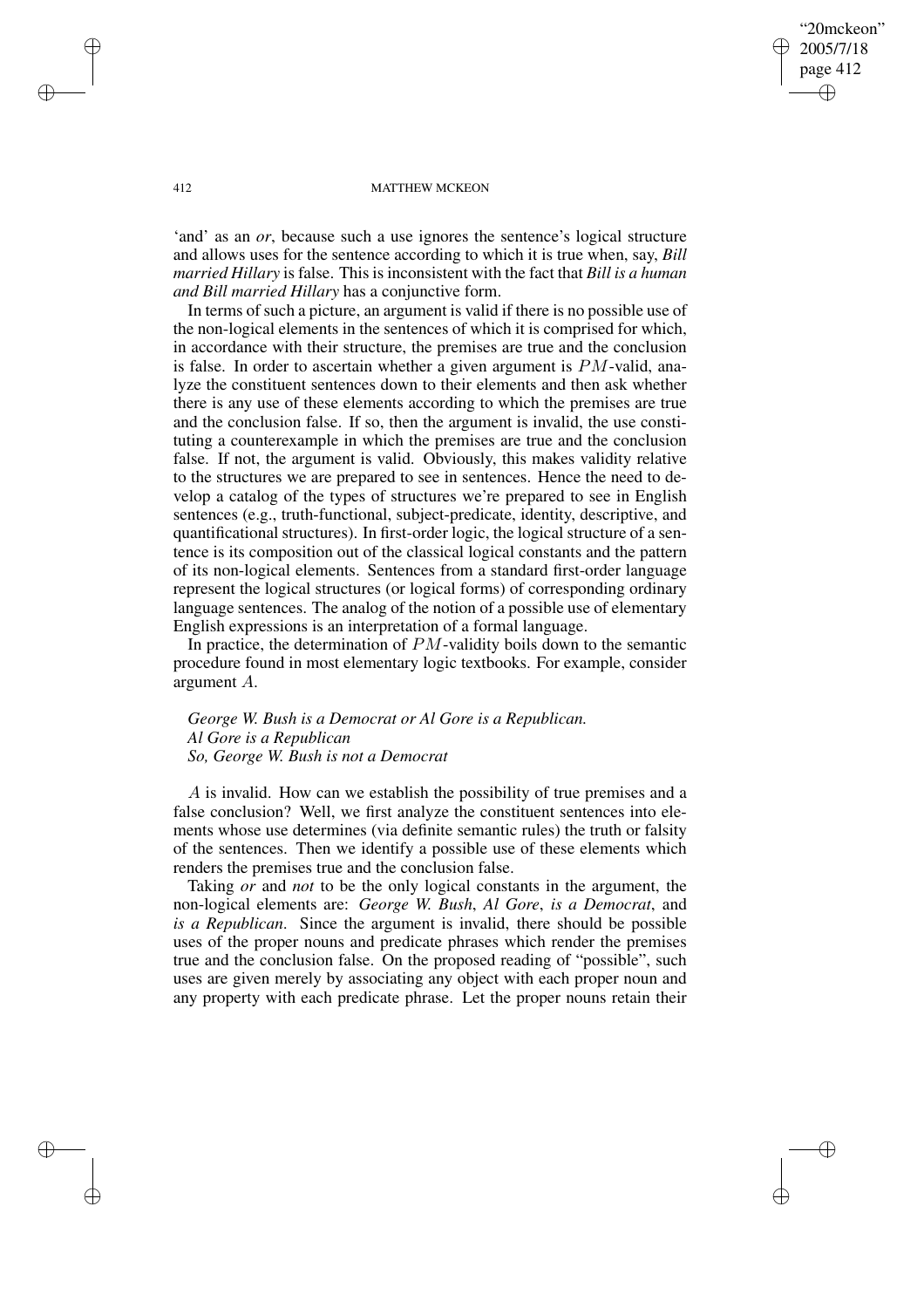✐

✐

✐

✐

meaning, and make *is a Democrat* mean *is a Texan* and *is a Republican* mean *is a Tennesseean*.

Note that the PM account of logical consequence recognizes possible uses for quantifiers in fixing the extension of logical consequence.<sup>3</sup> For example, the quantifiers in there are at least two individuals  $\exists x \exists y (x \neq y)'$  can be used to range over the natural numbers or they can be used to range over, say, the offspring of Bill and Hillary Clinton.<sup>4</sup> The fact that the quantifiers are logical constants suggests that the part of their meaning that is fixed on all possible uses of them is the portion of the domain they pick out (e.g., the existential quantifier must refer to at least one member of the domain). The non-logical element in the meaning of a quantifier is the size of the relevant domain, and therefore it is this that can be varied in order to make a quantification true or false. So, to think that *there are at least two individuals* could logically be false, we are not committed to thinking that there might have been just one thing in the world, rather we are committed to there being a use for the quantifiers according to which the sentence is, in fact, false (e.g., they could range over, say the offspring of Bill and Hillary Clinton).

I have gone into some detail in presenting the PM characterization of logical consequence in first-order logic with the hope that you will appreciate its explanatory power. The  $PM$  account reduces the validity of an argument to the fact that it preserves truth on all interpretations of its non-logical

 $3$ This feature provides the basis for thinking that  $PM$ -validity is not co-extensive with the classical account of first-order validity according to which it is not logically possible that, say, ' $\exists x(x = x)$ ' be false. Classical semantics rules out the empty domain, and on the analysis of *it is logically possible that* p in terms of *there exists a model for* p, this makes  $\exists x(x = x)$ ' a logical truth. But on the PM approach, the possible uses for variables are to range as widely as possible. This sentence could (logically) be false when the quantifier is used to range over the empty set. Clearly, the legitimacy of this use is independent of the issue of whether the universe could (in a metaphysical sense) have been empty.

 $4$ This feature of the  $PM$  theory doesn't seem to be universally acknowledged. For example, Read argues against the  $PM$  approach as follows. If we allow substitution on 'taller than', we can't explain why 'Iain is taller than Bill and Bill is taller than Mary' entails 'Iain is taller than Mary'. But if 'taller than' is held constant, then from  $\forall x \exists y \sim (x$  is taller than y) we can conclude that  $\exists x \exists y (x \neq y \& x$  is taller than y). Either way, the PM approach generates counterintuitive results. But this is overly harsh, because the  $PM$  approach can account for the invalidity of the last argument by appealing to the fact that the quantifiers could be used to range over a domain consisting of, say, two equal sized twins. Again, unlike the Tarskian approach, the  $PM$  account allows restrictions on the world's domain in order to change the truth values of sentences in fixing the extension of validity and logical truth. See Stephen Read "Formal and Material Consequence" *Journal of Philosophical Logic* 23 (1994), pp. 247–265. Read may reply that his dilemma is aimed at the Tarskian approach to validity (which he does discuss.) However Read's remarks (*ibid.*) on extensions of the Tarskian approach and on pg. 255 on completeness of interpretational semantics suggest he is also thinking of the  $PM$  approach.

"20mckeon" 2005/7/18 page 413

✐

✐

✐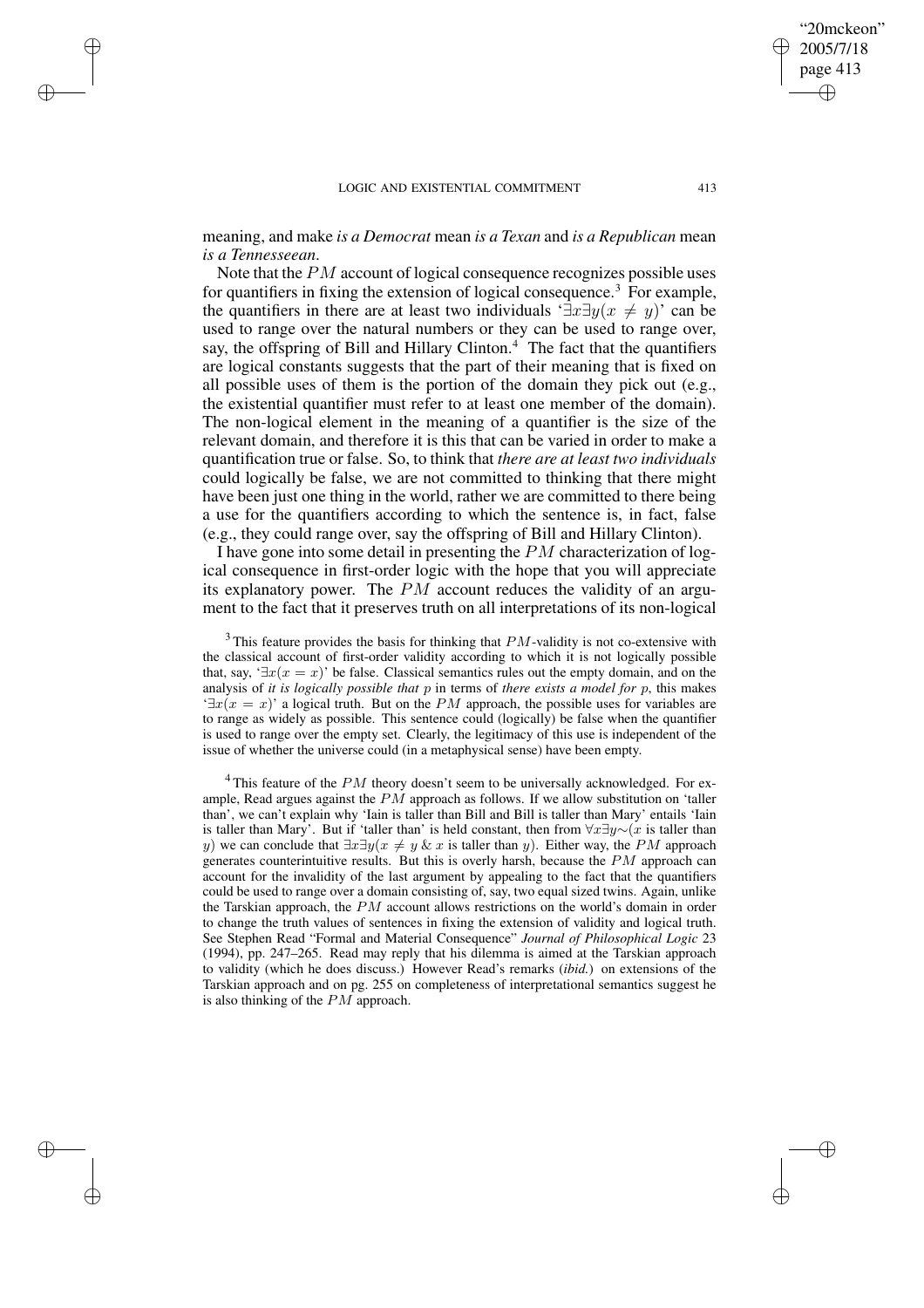414 MATTHEW MCKEON

"20mckeon" 2005/7/18 page 414

✐

✐

✐

✐

elements in every (actual but possibly restricted) domain of quantification. The modal notion in the concept of logical consequence gets reduced to two familiar notions: truth and a generalization over possible uses for the nonlogical elements of a first-order language. Who could not want this explanation of logical consequence to succeed? The PM account is extensionally identical with the standard model-theoretic definition. In fact, the PM account can be found in the introduction to formal logic textbooks, where it is used as a means of motivating the later more abstract model-theoretic definition. On my view, the standard model-theoretic account of validity is best viewed as a natural development of the PM approach to logical consequence.

By not making what is logically possible turn on the mysterious modal notion "ways the world could be," the  $PM$  account explains our knowledge of what is valid by linking our judgments of what is logically possible to our judgments about worldly states of affairs and about possible uses for sentences. I know that *Bill Clinton is a human* could be false, because I know that *Bill Clinton* could be used to refer to six and *is a human* could designate *is a prime number* and I know that, in fact, six is not a prime.

# *A Criticism of the* PM *Account of Logical Consequence*

The epistemic accessibility of  $PM$ -validity is partly based on the fact that its determination requires existential commitments. To determine whether or not a sentence could logically be false, its logical form directs us to the relevant part(s) of reality that need to be investigated in the search for a falsifying possible use of its non-logical elements. But then our judgments of what is logically possible (and, consequently, our judgments of what is valid) turn on our perceptions of substantive facts about the make-up of the world. Let's look at some further examples.

The denial of *everything is created by God or nothing is created by God* is not a contradiction because there is a possible use for *is created by God* according to which it is true of something and not of something else (e.g., let it mean, *invented by Thomas A. Edison*). However, the fact that this sentence could logically be false not only turns on the semantic functioning of *everything*, *nothing*, and *or*, but also on the metaphysical fact that there exists at least two things. To be somewhat melodramatic, if Parmenides is correct and there is only "The One," then there is no possible use of *is created by God* according to which it is true of one thing and not another. In such a case the denial of this sentence would be inconsistent, and consequently a PM-logical truth. So, the determination that the denial of this sentence is logically possible requires a commitment to the existence of more than one thing.

✐

✐

✐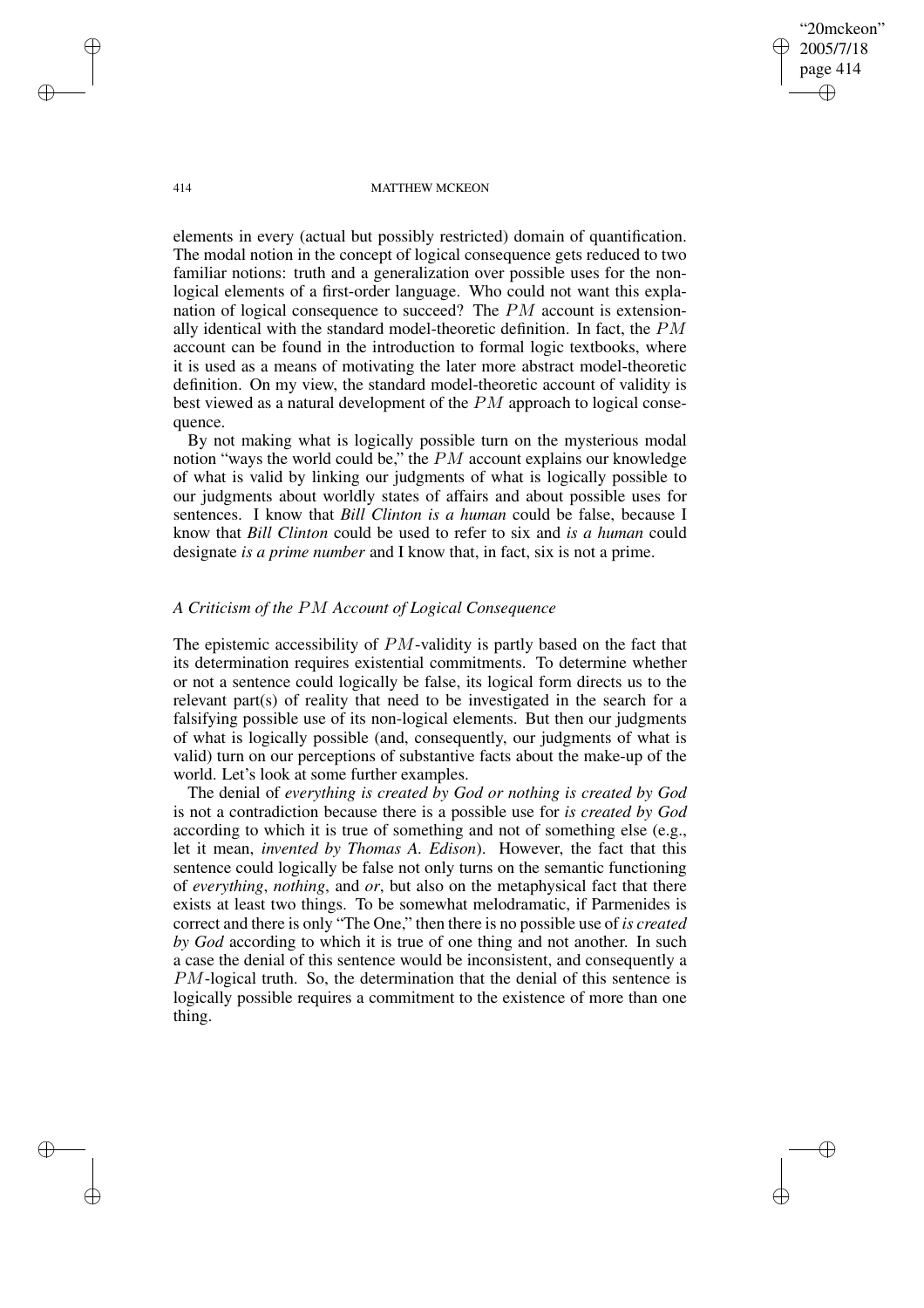Here is a different example that makes the same point. Consider the following argument  $B$ 

*Bill Clinton is President and a Democrat Hillary is not President So, Al Gore is not President or he is a Democrat.*

✐

✐

✐

✐

Obviously,  $B$  is invalid: we are in no way justified believing the conclusion on the basis of the truth of the premises. Taking *and*, *not*, and *or* to be the only logical elements,  $B$  has an invalid argument form: there exists an interpretation for *President*, *Democrat*, *Bill Clinton*, *Hillary*, and *Al Gore* according to which the premises and the denial of the conclusion are, in fact, true (e.g., let *Democrat* mean *saxophone player* and *President* mean *male*).

Such an interpretation of the non-logical elements is not possible if the world contained just two objects, or if all the world's objects fell into two indistinguishable types. If such states of affairs obtained, B would have a valid argument form. Hence, the determination that  $B$  is  $PM$ -invalid relies on knowing that there are more than two individuals and that the world is not that homogeneous.

Let's look at another example of the way metaphysics penetrates logic on the PM-account. Consider argument C.

*Nothing is taller than itself. If* x *is taller than* y *and* y *is taller than* z*, then* x *is taller than* z*. Therefore, there is a tallest object (i.e., an object which is at least as tall as everything else.)*

The premises of C tell us is that the *taller than* relation is irreflexive and transitive, and the conclusion says that there is something which is a minimal element of *taller than*. A minimal element is something that is at least as tall as everything else (a relation may have more than one minimal element). The premises are true and (let us suppose) the conclusion is also true. Argument C is invalid iff there exists an interpretation of *taller than* which makes it refer to a relation  $R$  that is irreflexive, transitive, and does not have a minimal element (e.g., in order for *taller than* not to have a minimal element it would have to be the case that each thing is shorter than something or other). Again, we must look to the world in order to get a counterexample to the argument. Since the extension of an irreflexive, transitive relation that does not have a minimal element must be denumerably infinite, the invalidity of argument  $C$ depends on the existence of an infinite collection of first-order particulars. If there is not an existent infinity, then  $C$  is valid.

These examples illustrate that fixing the extension of PM-validity in firstorder logic requires a prior investigation into the cardinality of the universe

"20mckeon" 2005/7/18 page 415

✐

✐

✐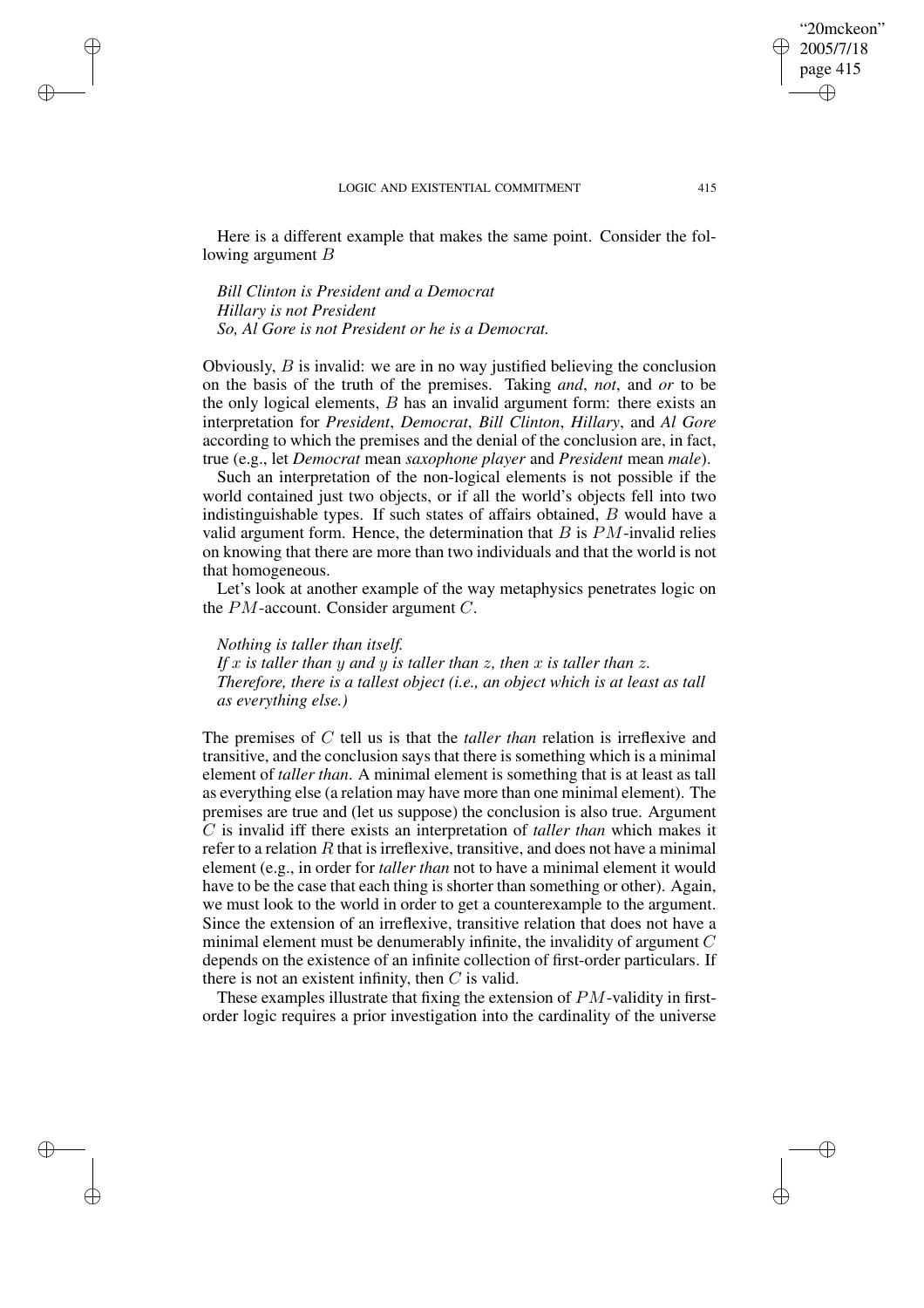"20mckeon" 2005/7/18 page 416 ✐ ✐

✐

✐

#### 416 MATTHEW MCKEON

of first-order particulars and into the actual extensions of properties and relations. However, this does not force us to regard formal logic as empirical and logical judgments as a posteriori. All that we need to do is to appeal to set-theoretic reality as described by a standard theory like Zermelo-Fraenkel set theory to secure, *a priori*, the correct and necessary extension of validity in first-order logic.

For example, by the axiom of infinity, there exist things (pure sets)  $\alpha$ ,  $\beta$ , and  $\delta$ . The pair-set axiom tells us that for any x and y, there is a set that has x and y as elements. So, there exists the sets:  $\{\alpha\}$ , and  $\{\alpha, \delta\}$ . We can appeal to these facts to show the invalidity of B: let *Democrat* designate  $\{\alpha\}$ and *President* pick out  $\{\alpha, \delta\}$ , and make *Bill Clinton*, *Hillary*, and *Al Gore* refer to  $\alpha$ ,  $\beta$ , and  $\delta$  respectively. Argument C is invalid because there exists an infinite number of pure sets, and this totality is necessarily structured by a relation that does not have a minimal element (e.g., *is larger than*).

Since set-theoretic truths and truths about possible meanings are knowable *a priori*, the question of the PM-validity of a first-order argument is in principle decidable *a priori*. <sup>5</sup> Also, pure sets necessarily exist and their structural features are essential. So, we are guaranteed a sufficient range of possible uses for the non-logical elements of a first-order language to secure standard first-order logic. To the extent that set-theoretic truths are topic neutral, we preserve the topic neutrality of classical logic.

But even if it is granted that the truths of logic are, in a sense, still *a priori* and necessary (and even topic neutral), the fact is that the PM approach makes logic substantial. What cannot be denied is that we fix the extension of PM validity by looking to the world. But, as Wittgenstein says in the *Tractatus*, "Whenever a question can be decided by logic at all it must be possible to decide it without further ado. (And if we get into a position where we have to look at the world for an answer to such a problem, that shows that we are on a completely wrong track.)"<sup>6</sup>

 $<sup>5</sup>$  This argument is due to McGee. See, V. McGee, "Two Problems with Tarski's Theory</sup> of Consequence", *Proceedings of the Aristotelian Society* 92 (1992), pp. 273–292. For any model of a set of wffs from a standard first-order language, there exists an isomorphic model with a domain of pure sets. If M is an interpretation with domain D, and  $D'$  is a set that has the same cardinality as D, then one can define a model  $M'$  with domain  $D'$  such that M is isomorphic with  $M'$ . That for any set S, there is a pure set S' with the same cardinality as  $S$  is more or less implied by the definition of "cardinal number" in standard ZFC set theory. Card(S), for any set S, is the least ordinal  $\alpha$  such that S and  $\alpha$  are equinumerous (have the same cardinality). It is a consequence of the axiom of choice (plus the usual construction of ordinals) that there exists at least one such  $\alpha$  for each S. By construction all ordinals (hence all cardinals) are pure.

<sup>6</sup> L. Wittgenstein, *Tractatus*. trans. by D.F. Pears and B.F. McGuiness (London: Routledge and Kegan Paul, 1961) 5.551.

✐

✐

✐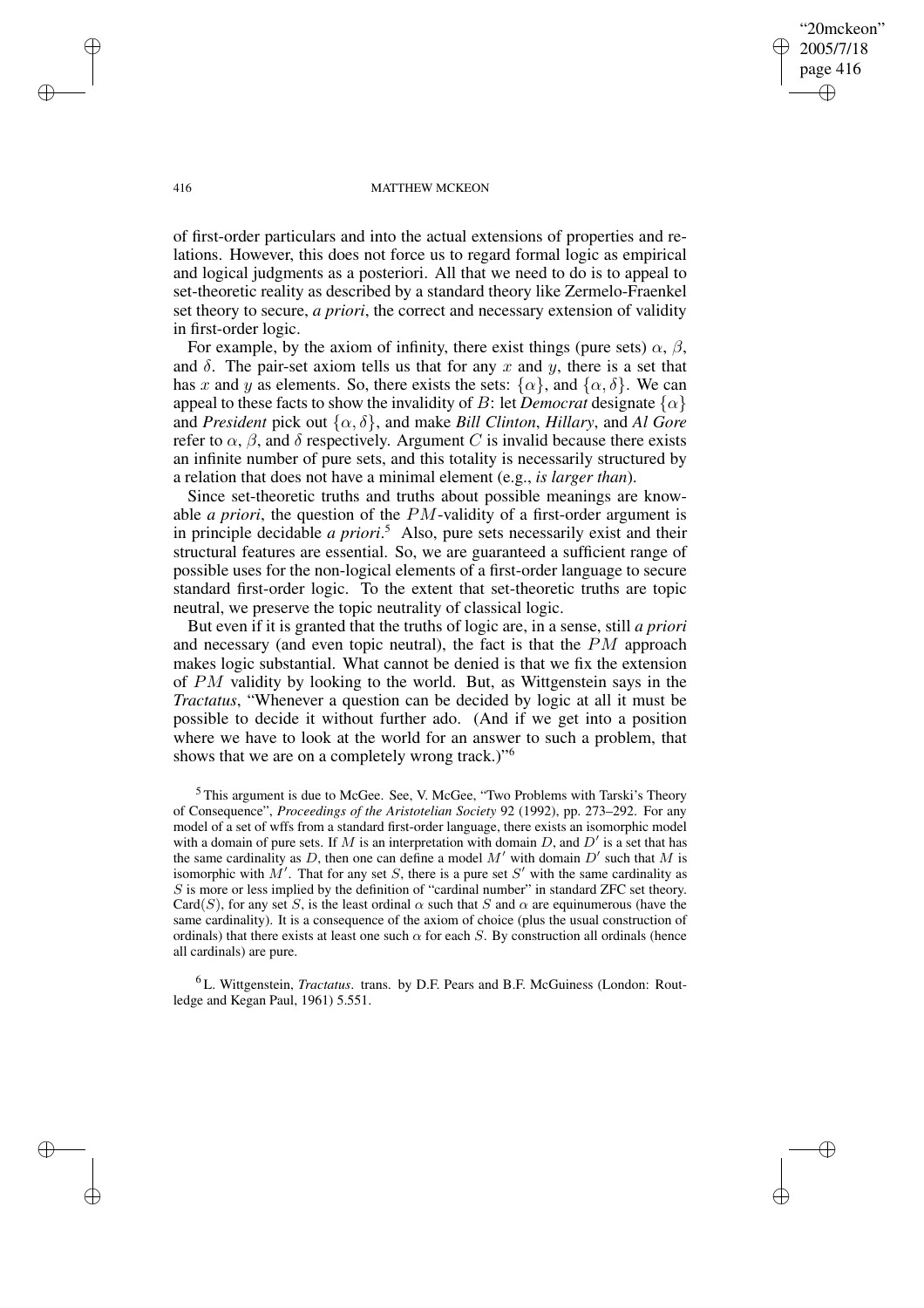✐

✐

✐

✐

It is not uncommon to think that the significance of the logical consequence relation lies precisely in the fact that its determination is antecedent of metaphysical inquiry. It is said that "logic is about more than just what is; it is also about what might be" and "...we value the logical consequence relation because it tells us something about the limits on how things *can be*." 7 And Etchemendy remarks that "if the assessment of [validity] rests on substantive facts about the size of the universe, then ...it would have been wrong had the facts in question been otherwise. This is damaging to the claim to have captured the ordinary concept of [validity]."<sup>8</sup>

The import of these remarks can be understood in terms of the idea that we use logic to extend our knowledge about the world. We rely on logic to help formulate our scientific and philosophical theories, and to determine their consequences. Hence, logic is an important tool in deciding what to believe about the world. In order for logic to do this, knowledge of what is logically possible must be prior to knowledge of actual states of affairs, and, therefore logic is prior to *all* extra-linguistic fields of study. To paraphrase Russell, this is the lordliness of logic which the logician should preserve.<sup>9</sup> But on the PM approach, this is not preserved: logic does not take an absolute epistemic priority over all other knowledge. Rather, there is an interaction between logic and knowledge of set theory. Logic is of little help in deciding between standard and non-standard set theory when its very use relies on standard set theory.

Let me put the criticism of the  $PM$  account in a more concrete form. Take finitism to be the position that the non-existence of an actual infinity is necessary in a metaphysical sense. Can the finitist rationally hold that argument  $C$  is invalid? The logic-is-lordly camp answers yes because the source of the intuition that  $C$  is invalid is not some conviction about the number of individuals in the world. Argument  $C$  would still be invalid even if the universe were finite. But on the  $PM$  account, the issue of whether or not  $C$  is valid is not independent of the issue of whether or not there is an existent infinity. The PM theorist must think that it is irrational for the finitist to accept the invalidity of argument  $C$ . Against this, the logic-islordly camp think that the finitist's denial of the (metaphysical) possibility

<sup>7</sup> W. Hanson, "The Concept of Logical Consequence", *The Philosophical Review* 106, (1997), pp. 365–409, 374.

8 J. Etchemendy, *op. cit.*, p. 109.

<sup>9</sup> B. Russell, *Introduction to Mathematical Philosophy* (*IMP*). (New York: Macmillan Co., 1919). Russell remarks that, "there is a certain lordliness which the logician should preserve: he must not condescend to derive arguments from the things he sees about him." p. 192.

"20mckeon" 2005/7/18 page 417

✐

✐

✐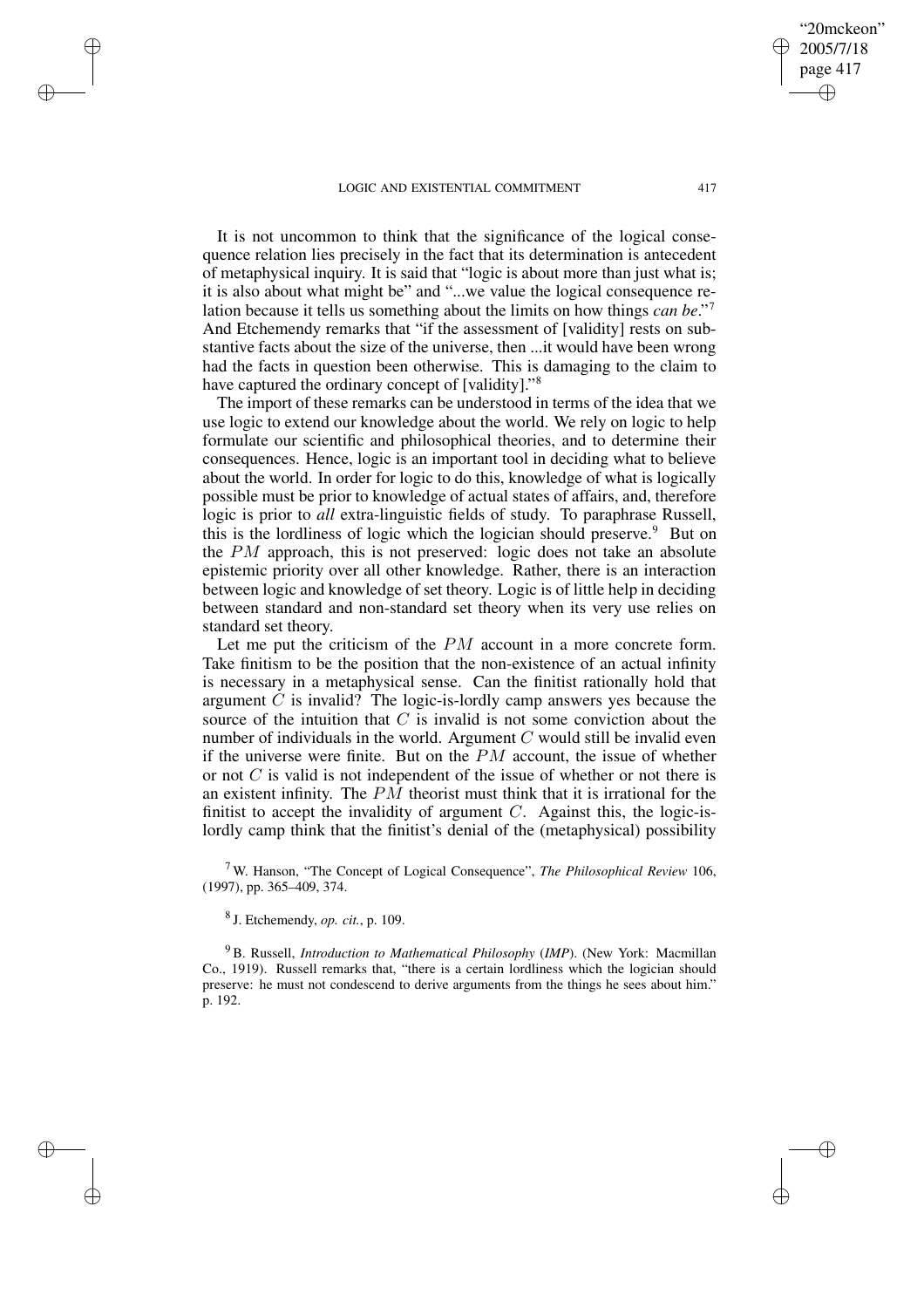✐

✐

#### 418 MATTHEW MCKEON

of an existent infinity is substantive (non-logical), and therefore is irrelevant to the determination of C's invalidity.

The criticism here of the PM account is based on a rejection of any explanation of logical consequence that supervenes logical possibility on the extensional. A supervenience account of logical consequence requires a choice of an ontology by means of which we represent logically possible situations and fix the extension of validity. But if logic is supposed to fix the limits on the ways reality could be, then a decision about whether or not there is an existent infinity cannot be prior to a decision about what is logically possible. The question is: how we are to understand a *logically possible situation* in a way that does not make this appeal to the possibility of an existent infinity carry existential commitment? As understood here, the logic-is-lordly camp thinks that an argument is valid only because there is no way the world could be which would make the premise(s) true and the conclusion false. How are we to understand the modality in *there is no way the world could be*?

### *Logical Primitivism*

One way of proceeding is as follows. It is wrong to think that the extension of validity is *a priori* because knowledge about the existence of sets is *a priori*. Rather, judgments about what is valid and invalid are *a priori* because they are prior to knowledge about extra-linguistic existents (e.g., pure sets, bicycles, Bill and Hillary, etc.) But then we must ground the invalidity of an argument like C on an intuition of a logically possible state of affairs in which the universe is infinitely large. In terms of possible worlds: C has a counterexample because, in part, *is taller than* has an infinite extension in a logically possible world. This logically possible world is basic: it does not supervene on actual states of affairs or on what is metaphysically possible. After all, the lordliness of logic demands that we do not make logic hostage to the resolution of issues about what is the case or about what might — in a metaphysical sense — be the case.

According to this way of thinking, a conceptual analysis of validity must appeal to possible worlds in order to preserve the lordliness of logic. We can reflect this by amending the PM characterization of validity in first-order logic so that it includes an appeal to possible worlds: an argument is valid because there is no possible world in which the conclusion is false while all the premises are true on any possible use of the argument's non-logical elements.

The extension of validity is now determined on the basis of primitive (logical) intuitions that  $(1)$  an existent infinity is possible and  $(2)$  it is possible that it be heterogeneous enough to secure the possible uses for predicates

✐

✐

✐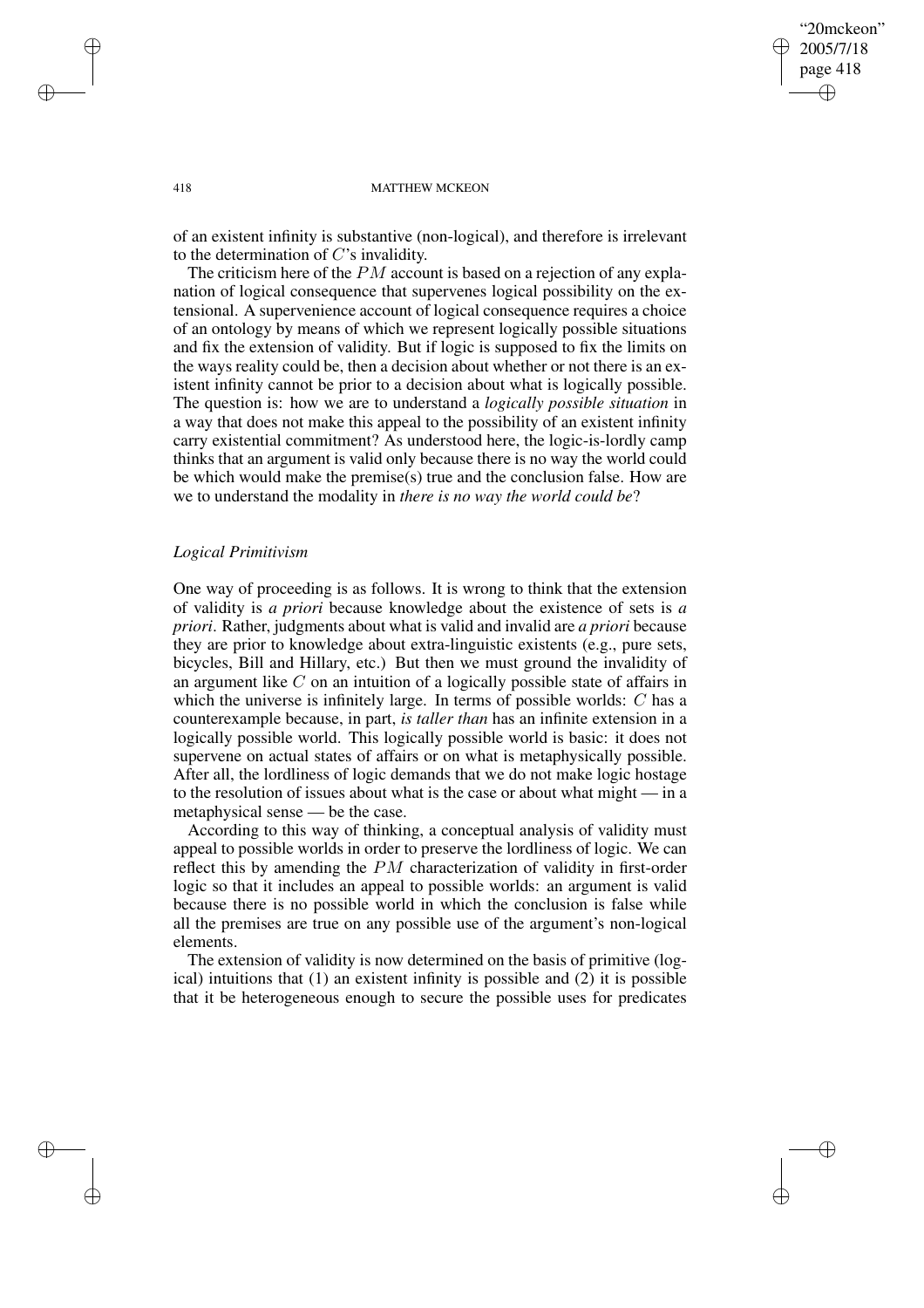✐

✐

✐

✐

and individual constants required to get first-order logic, i.e., arbitrary objects and sub-collections of this totality can serve as the extensions of names and predicates of a first order language. In order for these modal intuitions to do the philosophical work required of them, they must be primitive and not reducible to judgments about the actual or metaphysically (and epistemological) possible features of the world.

So I believe that in order for the modal assumptions necessary to ensure the proper yield of validity to be non-substantial, a basic, primitive notion of logical possibility must be countenanced in defining validity. This is arguable. For example, one might think that it is inappropriate for purposes of logic to individuate possible uses for expressions given the actual state of the world. Suppose it is a fact about the relational predicate *is taller than* that, given the type of expression it is, it is capable of having an infinite extension. If the actual world is finite, this fact about the possible use of *is taller than* will not be captured. To capture this semantic possibility we must appeal to semantically possible worlds. To say that there is an infinite semantically possible world is just to say that nothing about the semantic functioning of language disallows infinite quantifier domains, or rules out a possible use of a predicate with an infinite extension. We can think that this claim carries no commitments about whether our world is infinitely large or whether a world with infinite cardinality is really (metaphysically) possible. Here logical possibility gets reduced to semantic possibility and the determination of what is logically possible requires no existential commitments.

I reject this because I do not believe that the appeal to possible uses of the non-logical elements in a language can be divorced from an appeal to substantive facts (modal or otherwise) about the language-independent world. I am inclined to think that possible uses for linguistic items are limited by the possibilities for real change. The possibility of using *is taller than* to pick out an existent infinity is parasitic on the possibility of an existent infinity. On my view, facts about the possible semantic values of expressions are not independent of ontological commitments. The possible uses of expressions are assignment of objects and sets of objects to the language's singular terms and predicates. That these meaning assignments are successful depends on the existence of these objects and sets of objects. So, the very notion of a possible use or meaning of a term relies on substantive claims about the world.<sup>10</sup> There is nothing about the semantic functioning of *Bill Clinton* qua

<sup>10</sup> More precisely, letting  $\alpha$  be a first-order particular or a set of first-order particulars, there is a possible use for a term t according to which it designates  $\alpha$  only if

(i.) nothing about the semantic functioning of t rules out it referring to  $\alpha$ , and

(ii.)  $\alpha$  could exist (if  $\alpha$  exists, then (ii.) is satisfied).

Only if both (i.) and (ii.) are satisfied can t be used to pick out  $\alpha$ . (i.) is a semantic claim that is independent of metaphysical commitments and is non-substantive. There is a problem with fleshing out (i.) as a subjunctive conditional — if  $\alpha$  could exist, then  $\alpha$  could be the

"20mckeon" 2005/7/18 page 419

✐

✐

✐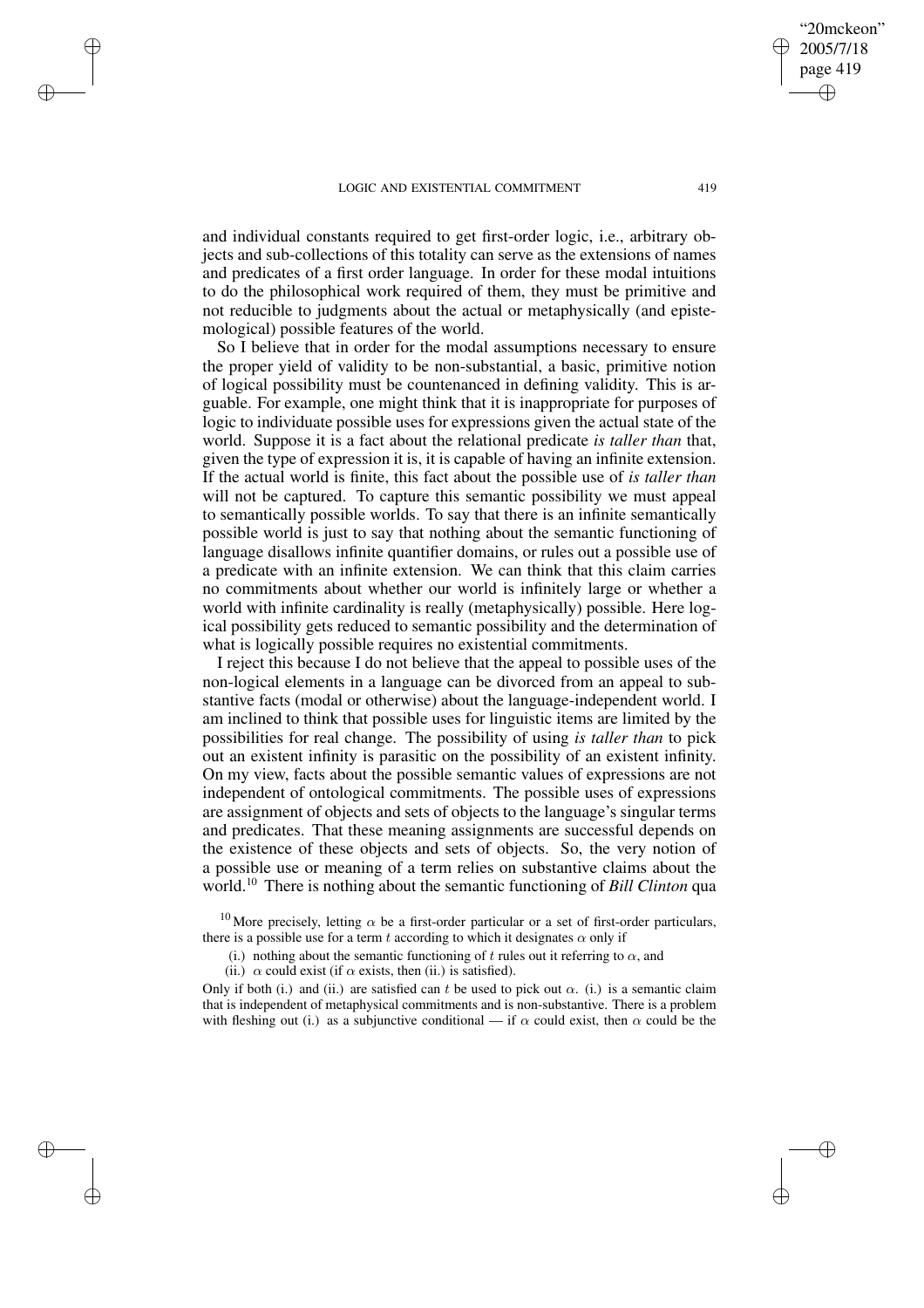"20mckeon" 2005/7/18 page 420 ✐ ✐

✐

✐

#### 420 MATTHEW MCKEON

individual constant that rules out it designating an impossible thing like a circular square. But *Bill Clinton* cannot be used to refer to a circular square or to the greatest prime number because such things cannot exist.<sup>11</sup>

So in my view, it is inconsistent for the finitist to maintain that there is necessarily a finite number of objects in the world and hold that argument C is invalid because *is taller than* could be used to pick out a relation with an infinite extension. Again, whether, *is taller than* could have had an infinite extension is not independent of whether an infinite number of objects could exist. Since she thinks that such a totality is impossible, the finitist cannot countenance a possible use for *taller than* which designates such a totality.

It is one thing to say that first-order logic must dispense with the idea of providing existential commitments for our judgments of validity, but it is entirely something else to accept modal intuitions about an infinite totality and its heterogeneity as a brute datum not susceptible of further explanation or justification, and intelligible without reference to anything beyond themselves. This would place first-order logic within the sphere of empirical psychology, and satisfy nobody genuinely concerned with the credentials of logic.

So, logical primitivists owe us an account of how we could come to understand what is logically possible, as we in fact do, independently of our mathematics and science. For example, do we follow Kant and attribute these basic modal intuitions to the *a priori* structure of the understanding. Well, this makes logic psychologistic; not a popular view since Frege's devastating criticism. Russell holds that the logically possible truth of the axiom of infinity is more epistemically transparent than its actual truth. In fact, he admits that he does not know whether or not there is an existent infinity. But then the truth conditions for its possible truth must be *distinct* from the truth conditions for its actual truth. In order to account for this distinction must the possible existence of an infinite totality be unpacked (*a la* David Lewis) in terms of the existence of an infinite totality of possible (non-actual) objects? If so, then we can say that the latter's existence is more epistemically transparent than the existence of an infinite totality of actual objects. Surely a Platonic insight into a Meinongian realm of logically possible objects forces existential commitments on us that we can do without.

semantic value of t. According to some popular theories, the truth values of such subjunctive conditionals are dependent on the structure of metaphysical possibility. But the account here needs to understand them as making claims that are independent of the metaphysical modal facts.

<sup>11</sup> The examples of semantic facts used to illustrate Etchemendy's notion of nonsubstantiality are facts about the functioning of non-logical and logical terms, and are what ground specific instances of (i.).

✐

✐

✐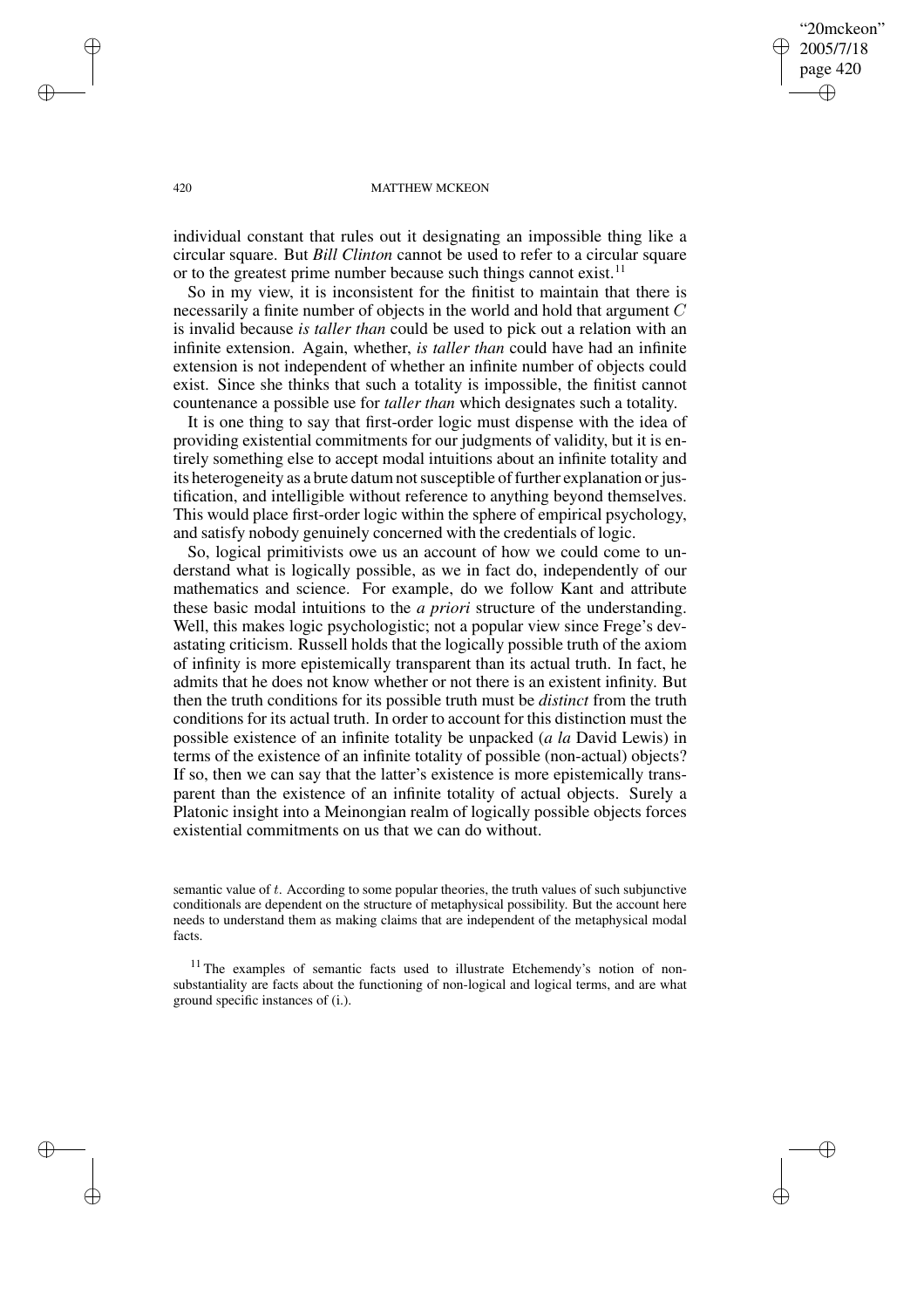✐

✐

✐

✐

Perhaps a phenomenological account of the relevant intuitions would be useful. I cannot get into this here other than to say it is unclear to me what the specifics of such an account would look like. For example, it is problematic to claim that the mere apprehension of the proposition expressed by a token formulation of the axiom of infinity gives rise to the intuition that it could logically be true. The possibility of the axiom of infinity is not so selfevident.

At the very least, it seems a little far-fetched for a person to claim a "primitive", pre-theoretic status for the notion of logical possibility after learning about logical possibility in high-powered courses in mathematical logic. My students do not arrive to logic class with full-bodied intuitions about logical possibility. Indeed, the vast majority of my intelligent, symbolic logic students find the possibility of a completed infinity counterintuitive. Compare this with the more refined intuitions of mathematicians. Offhand, I think that a good case can be made for thinking that intuitions about the possibility of an existent infinity are informed by one's mathematics. At any rate, to echo a point made by Stewart Shapiro,<sup>12</sup> without an account of how we come by these allegedly basic logical intuitions it is empty to use the word "primitive." To the best of my knowledge, such an account has yet to appear.

Furthermore, it is far from obvious to me that an irreducible *logical* intuition about the possibility of an existent infinity is epistemically safer than one about the actual existence of such a totality. Suppose that the intuition that the axiom of infinity could logically be true is basic and non-substantial. Couldn't the intuition still be erroneous? Profound and perceptive thinkers from the Greeks to the Intuitionists have questioned the coherence of the notion of an actual infinity. Many others think that truth of the logical possibility of the axiom of infinity is not self-evident, and that the required evidence is less than conclusive. Hartry Field, for example, points to the fact that the inability to derive a contradiction from fairly rich mathematical theories in which the axiom of infinity or (its equivalent) is a theorem (e.g., Zermelo-Fraenkel or Von Neumann-Godel-Bernays) counts as evidence for the possible truth of the axiom of infinity.<sup>13</sup> But this is inductive evidence about what is derivable in a theory, and the claim that the axiom of infinity is logically possible has the epistemic status of a hypothesis.

Given that there is no proof that the concept of an existent infinity is contradiction free, the logical primitivist must countenance the possibility that the concept, in fact, harbors a contradiction in which case arguments like  $C$ 

<sup>12</sup> S. Shapiro. "Modality and Ontology" *Mind* 102 (1993), pp. 455–481, 475.

<sup>13</sup> H. Field. "Is Mathematical Knowledge Just Logical Knowledge" *The Philosophical Review* 93 (1984), pp. 509–552, 520–521.

"20mckeon" 2005/7/18 page 421

✐

✐

✐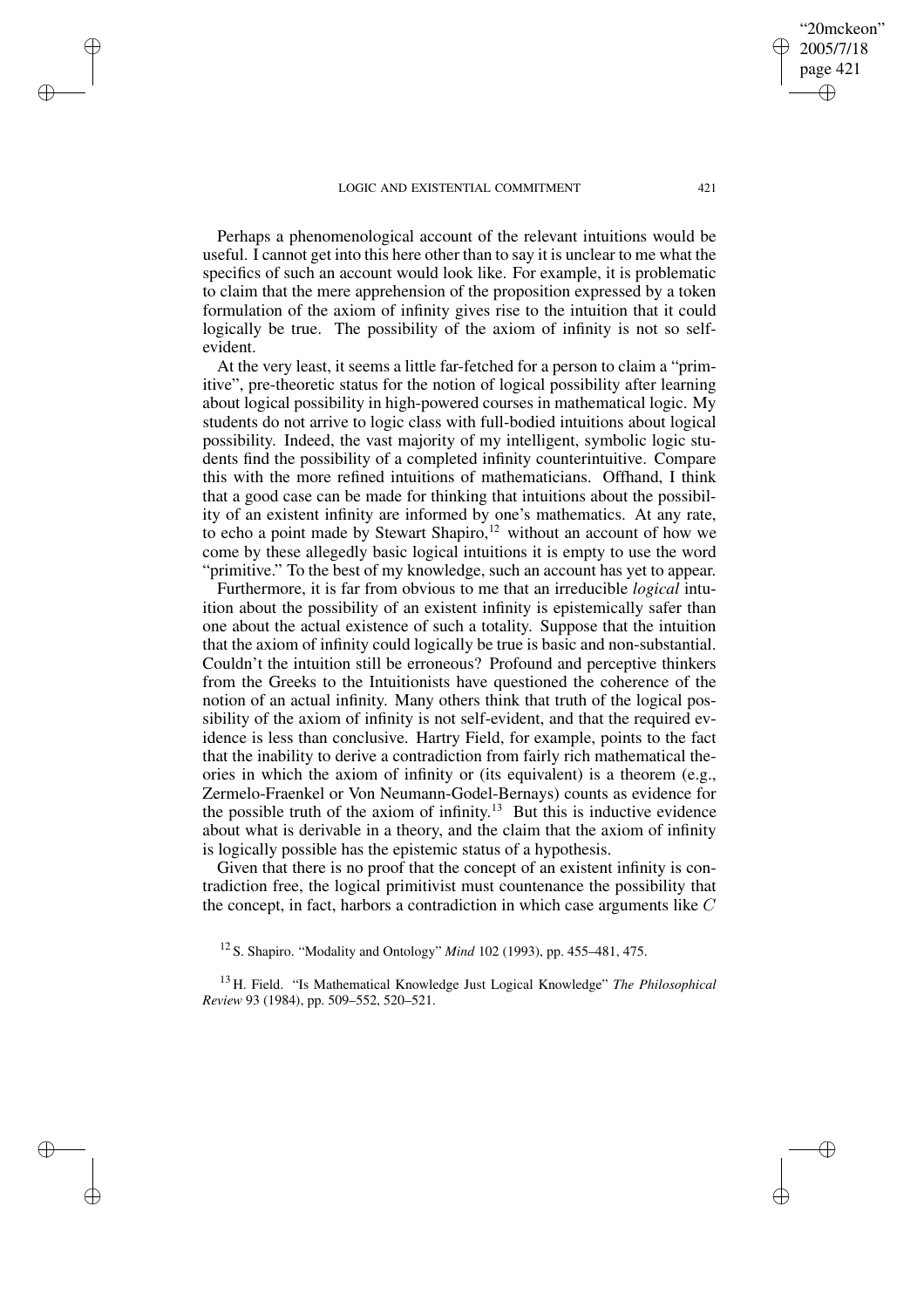"20mckeon" 2005/7/18 page 422 ✐ ✐

✐

✐

#### 422 MATTHEW MCKEON

are valid after all. There is no guarantee that  $C$  is invalid.<sup>14</sup> The epistemic transparency of the possibility of an existent infinity is not obviously entailed by the fact that it is non-substantial. If we grant — as it is becoming increasingly common to grant — that calling the intuition of a possible infinity "logical" does not *ipso facto* make it epistemically privileged *vis-à-vis* intuitions about the existence of an infinite totality, then one will be comfortable with the guarantee of  $C$ 's invalidity offered by the  $PM$  account and, perhaps, wonder what all the fuss is about with thinking that existential commitments are required to ensure the proper yield of validity in first-order logic.

# *Conclusion*

To demarcate what is valid from what is invalid in first-order logic, we must appeal in the logical metatheory either to the actual existence of an infinite totality and the extensions of properties in this totality or appeal to the mere possibility of such a totality and the merely possible extensions of properties. The PM account is aligned with the school of thought, which denies that the logical notions of possibility and necessity are irreducible and basic. The existential commitments of logic are relegated to the set-theoretic metatheory where we, for example, appeal to the number of sets in the world in order to represent logically possible situations. Prominent members of this school include Quine, Resnik, Maddy, and Shapiro. The major challenge facing these philosophers and the PM account is answering Benacerraf's questions about how it is possible for humans to know anything about sets, and about why we are confident that our assertions about them are true. Obviously, this challenge has implications in the epistemology of logic, if, like the  $PM$ account, we anchor our determination of what is logically true and valid in a set-theoretic ontology.

The opposite school of thought, which I have called logical primitivism, denies logic any existential commitments. The modal terminology in the metatheory of first-order logic is taken at face value, not reduced to something non-modal. Of course, as with the other school of thought, the details of one's reasons for subscribing to logical primitivism vary from one person to another. If we follow, for example, the early Wittgenstein, Russell, and more recently Etchemendy, then we are logical primitivists because we think that logic is prior to investigations of the world. On the other hand, the logical primitivism of Field, Hellman, and Chihara is motivated by the

✐

✐

✐

 $14$  I do not believe that there is anything obviously incoherent in the possibility of an existent infinity. But I agree with Resnik that statements of the possibility of infinite collections are hypotheses, and, therefore, could turn out false. See, M. Resnik, "How Nominalist is Hartry Field's Nominalism?" *Philosophical Studies* 47 (1985), pp. 163–181, 173.